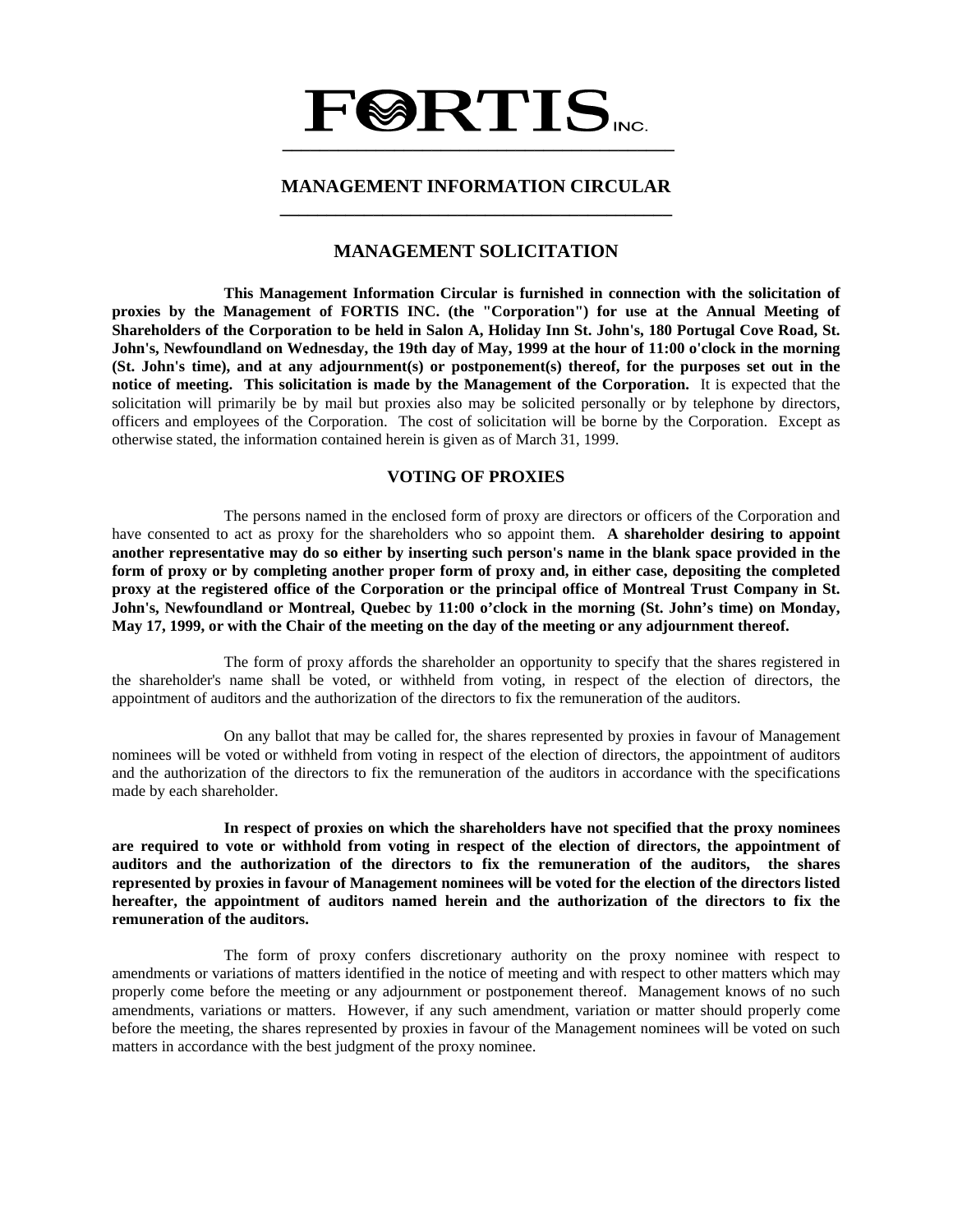#### **REVOCATION OF PROXIES**

 Proxies given by shareholders for use at the meeting may be revoked at any time prior to their use. In addition to revocation in any other manner permitted by law, a proxy may be revoked by an instrument in writing executed by the shareholder or by the shareholder's attorney authorized in writing or, if the shareholder is a corporation, under its corporate seal or by an officer thereof duly authorized. Where shares are held in joint or common ownership of any kind, the signature of each owner is required on the form of revocation. A form of revocation must be deposited either at the registered office of the Corporation or the principal office of Montreal Trust Company in St. John's, Newfoundland or Montreal, Quebec at any time not later than 5:00 o'clock in the afternoon (St. John's time) on Tuesday the 18th day of May, 1999, or with the Chair of the meeting on the day of the meeting or any adjournment thereof.

#### **VOTING SHARES AND PRINCIPAL HOLDER THEREOF**

 The authorized capital of the Corporation consists of an unlimited number of Common Shares, an unlimited number of First Preference Shares, issuable in series, and an unlimited number of Second Preference Shares, issuable in series, in each case without nominal or par value. As of March 31, 1999, 13,020,628 Common Shares, 2,000,000 5.95% Fixed Rate Cumulative Redeemable Retractable First Preference Shares, Series B and no Second Preference Shares were issued and outstanding. Each Common Share carries one vote in respect of each matter to be voted upon at the meeting. None of the First Preference Shares currently carries the right to vote.

 Only holders of Common Shares of record at the close of business on March 31, 1999 will be entitled to vote at the meeting except to the extent that a holder of record has transferred shares after that date and the transferee of such shares establishes proper ownership and requests not later than 10 days before the meeting that the transferee's name be included in the list of shareholders entitled to vote at the meeting.

 To the best of the knowledge of the directors and officers of the Corporation, the only shareholder which beneficially owns or exercises control or direction over more than 10% of the issued and outstanding Common Shares of the Corporation is Ontario Municipal Employees Retirement System ("OMERS"), which, according to information provided by OMERS, as at March 31, 1999 held approximately 1,470,464 Common Shares representing approximately 11.3% of all issued and outstanding Common Shares as at that date.

# **MATTERS FOR CONSIDERATION OF SHAREHOLDERS**

#### **Election of Directors**

 The shareholders of the Corporation will be asked to elect nine directors for the ensuing year. The present term of office of each director of the Corporation will expire immediately prior to the election of directors at the meeting. Each person whose name follows is proposed to be elected as a director of the Corporation to serve until the next annual meeting of shareholders or until his or her successor is elected or appointed. Unless the authority to do so is withheld, proxies in favour of Management will be voted for the election of such proposed nominees as directors. If any of the proposed nominees should for any reason be unable to serve as a director of the Corporation, the persons named in the enclosed form of proxy reserve the right to nominate and vote for another nominee in their discretion unless the shareholder has specified in the proxy that the shares are to be withheld from voting in the election of directors.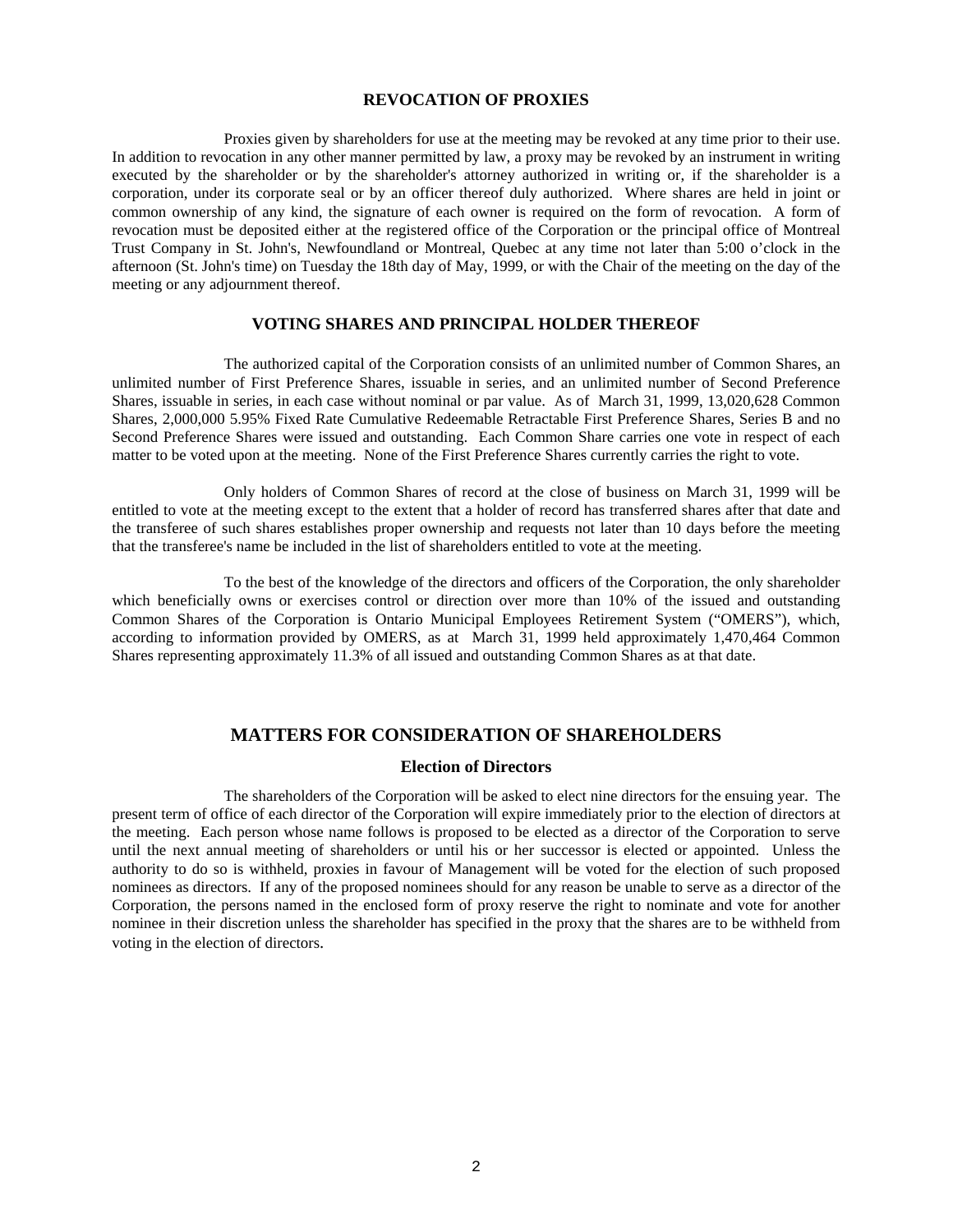| <b>Name</b>                             | <b>Present Principal Occupation</b><br>and Position with the<br>Corporation                 | <b>Director</b><br><b>Since</b> | <b>Common Shares of the</b><br><b>Corporation beneficially</b><br>owned or over which<br>control or direction is<br>exercised <sup>(4)</sup> |  |  |
|-----------------------------------------|---------------------------------------------------------------------------------------------|---------------------------------|----------------------------------------------------------------------------------------------------------------------------------------------|--|--|
|                                         |                                                                                             |                                 |                                                                                                                                              |  |  |
| STEPHEN T. BELLRINGER <sup>(2)</sup>    | President and Chief Executive<br>Officer, Orca Bay Sports and<br>Entertainment              | 1998                            | 1,000                                                                                                                                        |  |  |
| GILBERT S. BENNETT <sup>(1)</sup>       | Chairman, Canadian Tire<br>Corporation, Limited<br><b>Consultant and Corporate Director</b> | 1993                            | 1,000                                                                                                                                        |  |  |
| ANGUS A. BRUNEAU (1) (2) (3)            | Chairman of the Corporation                                                                 | 1987                            | 9,187                                                                                                                                        |  |  |
| <b>BRUCE CHAFE (1) (3)</b>              | Corporate Director                                                                          | 1997                            | 817                                                                                                                                          |  |  |
| DARRYL D. FRY <sup>(3)</sup>            | Corporate Director                                                                          | 1998                            | 2,000                                                                                                                                        |  |  |
| LINDA L. INKPEN <sup>(2)(3)</sup>       | <b>Medical Practitioner</b>                                                                 | 1994                            | 766                                                                                                                                          |  |  |
| H. STANLEY MARSHALL                     | President and Chief Executive<br>Officer of the Corporation                                 | 1995                            | 6,269                                                                                                                                        |  |  |
| DAVID A. SCALES <sup>(2)</sup>          | Chairman, Maritime Electric<br>Company, Limited                                             | 1995                            | 11,326                                                                                                                                       |  |  |
| <b>JAMES M. STANFORD</b> <sup>(1)</sup> | President and Chief Executive<br>Officer, Petro-Canada                                      | 1997                            | 500                                                                                                                                          |  |  |

(1) These individuals serve on the Audit Committee.

(2) These individuals serve on the Human Resources Committee.

(3) These individuals serve on the Nominating and Corporate Governance Committee.

(4) The respective nominees have furnished the information indicated above relating to share ownership.

 All of the above named nominees are directors who were elected to their present term of office by a vote of shareholders at the 1998 Annual and Special Meeting of Shareholders of the Corporation.

# **Appointment of Auditors and Authorization of the Directors to Fix the Auditors' Remuneration**

 Deloitte & Touche LLP were appointed auditors of the Corporation at the 1998 Annual and Special Meeting of Shareholders, and Management proposes to nominate Deloitte & Touche LLP as the auditors of the Corporation to hold office until the close of the next annual meeting of shareholders. The directors, through the Audit Committee, negotiate with the auditors of the Corporation, on an arm's length basis, in determining the fees to be paid to the auditors. Such fees have been based upon the complexity of the matters dealt with and the time expended by the auditors in providing services to the Corporation. Management believes that the fees negotiated in the past with the auditors of the Corporation have been reasonable in the circumstances and would be comparable to fees charged by other auditors providing similar service. It is intended that the shares represented by proxies in favour of Management nominees will be voted in favour of the appointment of Deloitte & Touche LLP as auditors of the Corporation and the authorization of the directors to fix the auditors' remuneration unless the shareholder has specified in the proxy that the shares are to be withheld from voting in respect of the appointment of auditors and such authorization of the directors.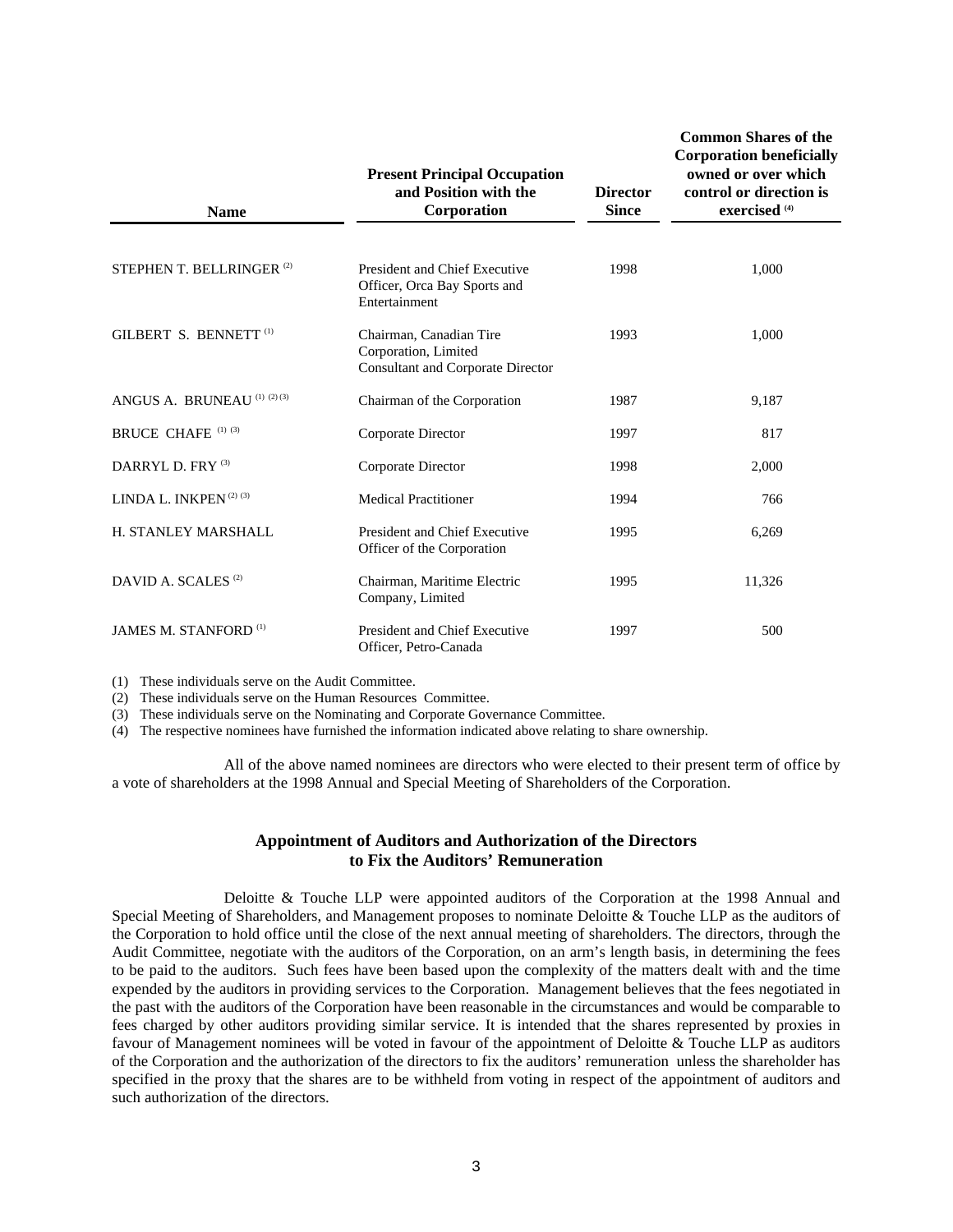## **COMPENSATION OF NAMED EXECUTIVE OFFICERS**

**Long-Term** 

 The following table sets forth information concerning the annual and long-term compensation earned for services rendered during each of the last three financial years in respect of the Chief Executive Officer of the Corporation and each of the other most highly compensated executive officers of the Corporation.

# *Summary Compensation Table*

|                                                   | <b>Annual Compensation</b> |                          |                     |                                                           | Long-refili<br><b>Compensation</b><br>Awards                          |                                                 |  |
|---------------------------------------------------|----------------------------|--------------------------|---------------------|-----------------------------------------------------------|-----------------------------------------------------------------------|-------------------------------------------------|--|
| <b>Name and Principal Position</b>                | Year                       | <b>Salary</b><br>$($ \$) | <b>Bonus</b><br>\$) | <b>Other Annual</b><br>Compensation <sup>(1)</sup><br>\$) | <b>Securities</b><br><b>Under Options</b><br><b>Granted</b><br>$(\#)$ | All Other<br>Compensation <sup>(2)</sup><br>\$) |  |
| <b>H. STANLEY</b>                                 | 1998                       | 317,000                  | 100,000             | 252,370                                                   | 10,413                                                                | 1,489                                           |  |
| MARSHALL                                          | 1997                       | 290,000                  | 89,300              | 121,445                                                   | 13,142                                                                | 1,543                                           |  |
| President and Chief Executive<br>Officer          | 1996                       | 243,333                  | 110,000             | 80,333                                                    | 8,853                                                                 | 1,563                                           |  |
| <b>G. WAYNE WATSON</b>                            | 1998                       | 166,200                  | 30,000              | 193,596                                                   | 3,640                                                                 | 1,302                                           |  |
| Vice President, Finance and                       | 1997                       | 158,000                  | 28,276              | 4,614                                                     | 4,773                                                                 | 1,355                                           |  |
| <b>Chief Financial Officer</b>                    | 1996                       | 158,000                  | 41,001              | 40,420                                                    | 5,748                                                                 | 10,323                                          |  |
| RONALD W. MCCABE <sup>(3)</sup>                   | 1998                       | 130,000                  | 25,000              | 2,349                                                     | 2,847                                                                 | 486                                             |  |
| General Counsel and<br><b>Corporate Secretary</b> | 1997                       | 100,000                  | 17,897              | 1,488                                                     | 3,021                                                                 | 581                                             |  |

- (1) Includes the difference between purchase price and market price of Common Shares purchased through the exercise of stock options (see *Aggregate Options Exercised During the Most Recently Completed Financial Year and Year-End Option Values* Table), 10% discount on the purchase of Common Shares under the Employee Share Purchase Plan, interest benefits and directors' fees.
- (2) Represents (i) the dollar value of insurance premiums paid by the Corporation with respect to term life insurance; and (ii) benefits received in connection with the purchases of vehicles previously owned by the Corporation.
- (3) Mr. McCabe was appointed General Counsel and Corporate Secretary of the Corporation effective January 1, 1997.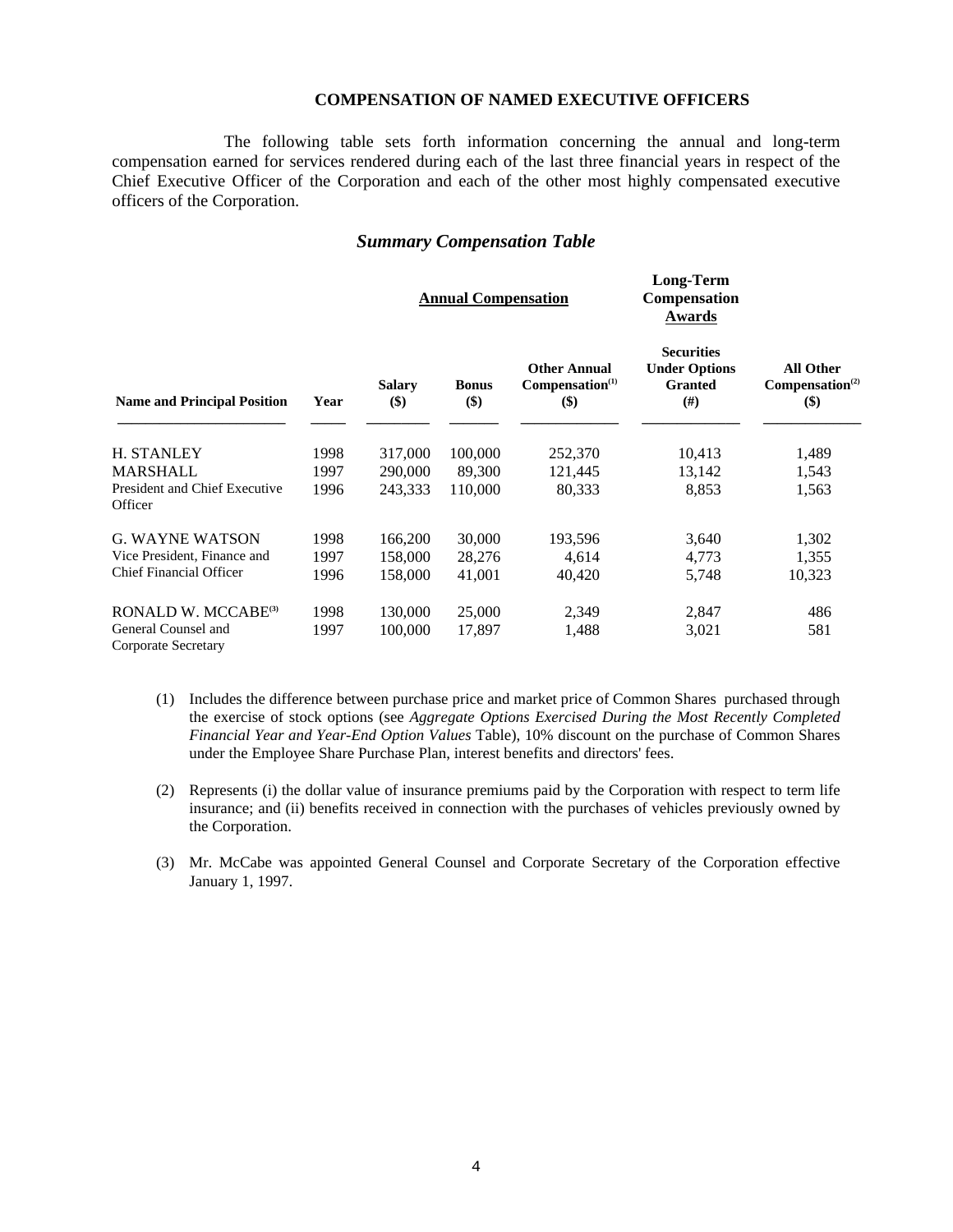The following table sets forth all grants of stock options to the executive officers of the Corporation under the Corporation's Executive Stock Option Plan during the financial year ended December 31, 1998.

| <b>Name</b>             | % of Total<br><b>Securities</b><br><b>Options Granted</b><br>to Employees in<br>Under<br><b>Financial</b><br><b>Options</b><br><b>Granted</b><br>Year<br>(#) |       | <b>Exercise</b><br>Price <sup>(1)</sup><br>(\$/Security) | <b>Market Value</b><br>of<br><b>Securities</b><br>Underlying<br>Options on the<br>Date<br>of Grant<br>(S/Security) | <b>Expiration Date</b> |  |
|-------------------------|--------------------------------------------------------------------------------------------------------------------------------------------------------------|-------|----------------------------------------------------------|--------------------------------------------------------------------------------------------------------------------|------------------------|--|
| H. STANLEY MARSHALL     | 10,413                                                                                                                                                       | 19.52 | 45.6650                                                  | 44.7000                                                                                                            | February 28, 2003      |  |
| <b>G. WAYNE WATSON</b>  | 3,640                                                                                                                                                        | 6.82  | 45.6650                                                  | 44.7000                                                                                                            | February 28, 2003      |  |
| <b>RONALD W. MCCABE</b> | 2.847                                                                                                                                                        | 5.34  | 45.6650                                                  | 44.7000                                                                                                            | February 28, 2003      |  |

#### *Options Granted During the Most Recently Completed Financial Year*

(1) Exercise price is the average of the daily high and low board lot trading prices of Common Shares traded on The Toronto Stock Exchange on the five trading days immediately preceding the date of the grant of the option.

 The following table sets forth details of all exercises of options by executive officers of the Corporation during the financial year ended December 31, 1998 and the financial year-end number and value of unexercised options on an aggregated basis.

## *Aggregate Options Exercised During the Most Recently Completed Financial Year and Financial Year-End Option Values*

| <b>Name</b>            | <b>Securities</b><br><b>Acquired</b><br>on Exercise<br>$(\#)$ | <b>Aggregate Value</b><br><b>Realized</b><br>\$) | <b>Unexercised Options</b><br>at Financial Year-End <sup>(1)</sup><br>(# ) | <b>Value of Unexercised</b><br>in-the-Money Options<br>at Financial Year-<br>$\mathbf{End}^{(2)}$<br>$\left( \text{\$}\right)$ |
|------------------------|---------------------------------------------------------------|--------------------------------------------------|----------------------------------------------------------------------------|--------------------------------------------------------------------------------------------------------------------------------|
| H. STANLEY MARSHALL    | 18.334                                                        | 213,081                                          | 26,367                                                                     | 192,209                                                                                                                        |
| <b>G. WAYNE WATSON</b> | 10.391                                                        | 187,015                                          | 14,161                                                                     | 86,444                                                                                                                         |
| RONALD W. MCCABE       |                                                               |                                                  | 5,868                                                                      | 15,558                                                                                                                         |

(1) All options are exercisable.

(2) Options granted during 1998 were not in-the-money at December 31, 1998.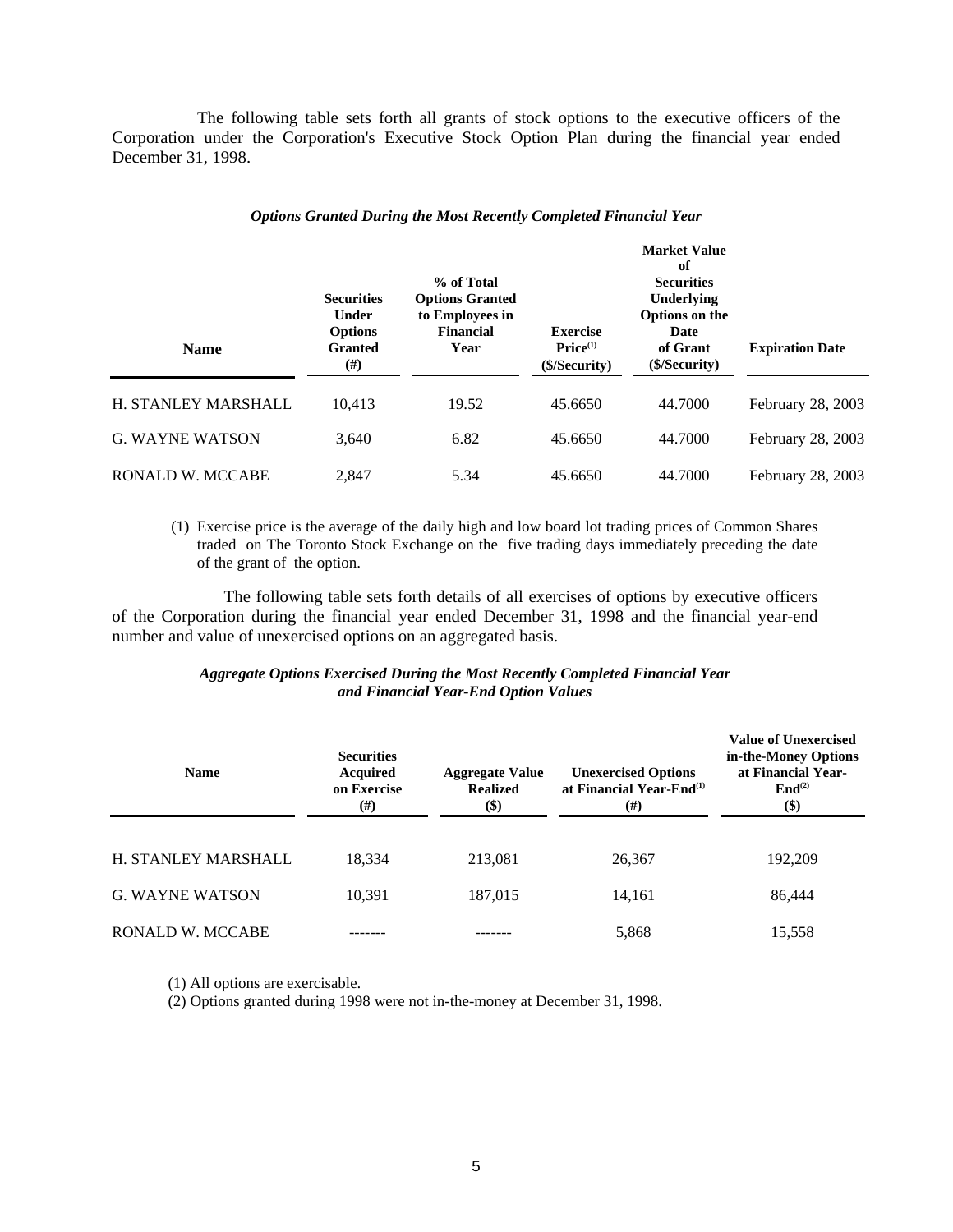#### **DEFINED BENEFIT PLANS**

 Mr. Marshall and Mr. Watson participate in defined benefit pension plans. In addition, the Corporation has agreements with these executives which provide for supplemental payments upon retirement. These supplemental payment agreements require the executives to make contributions toward the cost of such supplemental payments. Retirement compensation under both the defined benefit plans and the supplemental agreements are payable for life and reduced payments are made to a surviving spouse upon the death of a retiree.

 The supplemental payment agreement between the Corporation and the current CEO, Mr. H. Stanley Marshall, entitles Mr. Marshall to receive, in effect, an annual payment following retirement of the difference between his total entitlement under the applicable defined benefit plan and 70% of his highest three-year average salary. Mr. Marshall is entitled to retire with full pension benefits on May 1, 2006.

 The supplemental payment agreement between the Corporation and Mr. Watson entitles Mr. Watson to receive, in effect, an annual payment following retirement of amounts up to the difference between his total entitlement under the applicable defined benefit plan and 70% of Mr. Watson's highest three-year average salary. The defined benefit plan is integrated with the Canada Pension Plan ("CPP") and provides for an annual accrual of 2% of an amount equal to the executive's average annual salary for the 36 months of service during which earnings were the highest. The offset for CPP is normally effective upon pension commencement. The plan is subject to a maximum accrual period of 35 years and a maximum annual pension of \$60,278. Full benefits are payable at retirement, which normally occurs at age 65 but which can occur as early as age 60 where the retiree has 35 years of pensionable service. Mr. Watson has 6 years of pensionable service with the Corporation.

 The following chart sets out the total estimated annual retirement compensation pursuant to the defined benefit plan and supplemental payment agreement for Mr. Watson.

|                                         |          |          | $\mathbf{1}$ children in the state |          |          |
|-----------------------------------------|----------|----------|------------------------------------|----------|----------|
| <b>Highest Average</b><br><b>Salary</b> | 15       | 20       | 25                                 | 30       | 35       |
| \$150,000                               | \$41,292 | \$55,055 | \$68,819                           | \$82,583 | \$96,347 |
| 175,000                                 | 48,792   | 65,055   | 81,319                             | 97,583   | 113,847  |
| 200,000                                 | 56,292   | 75,055   | 93.819                             | 112.583  | 131.347  |
| 225,000                                 | 63,792   | 85,055   | 106,319                            | 127.583  | 148,847  |
| 250,000                                 | 71,292   | 95,055   | 118,819                            | 142.583  | 166,347  |
| 300,000                                 | 86,292   | 115,055  | 143,819                            | 172,583  | 201.347  |
|                                         |          |          |                                    |          |          |

## *Pension Plan Table (Defined Benefit Plan Plus Supplemental Payment)*

 **Years of Service** 

 Mr. McCabe does not participate in a defined benefit pension plan and is not party to a supplemental payment agreement. In 1998, the Corporation contributed an amount equal to 6.5% of base salary to a self-directed registered retirement savings plan for Mr. McCabe.

## **EMPLOYMENT AGREEMENTS**

 The Corporation has entered into agreements with each of the executive officers which provide, in effect, that in the event that the employment of any such executive is terminated within two years of a change in control of the Corporation, then the Corporation shall pay to such executive an amount equal to three times that executive's annual salary.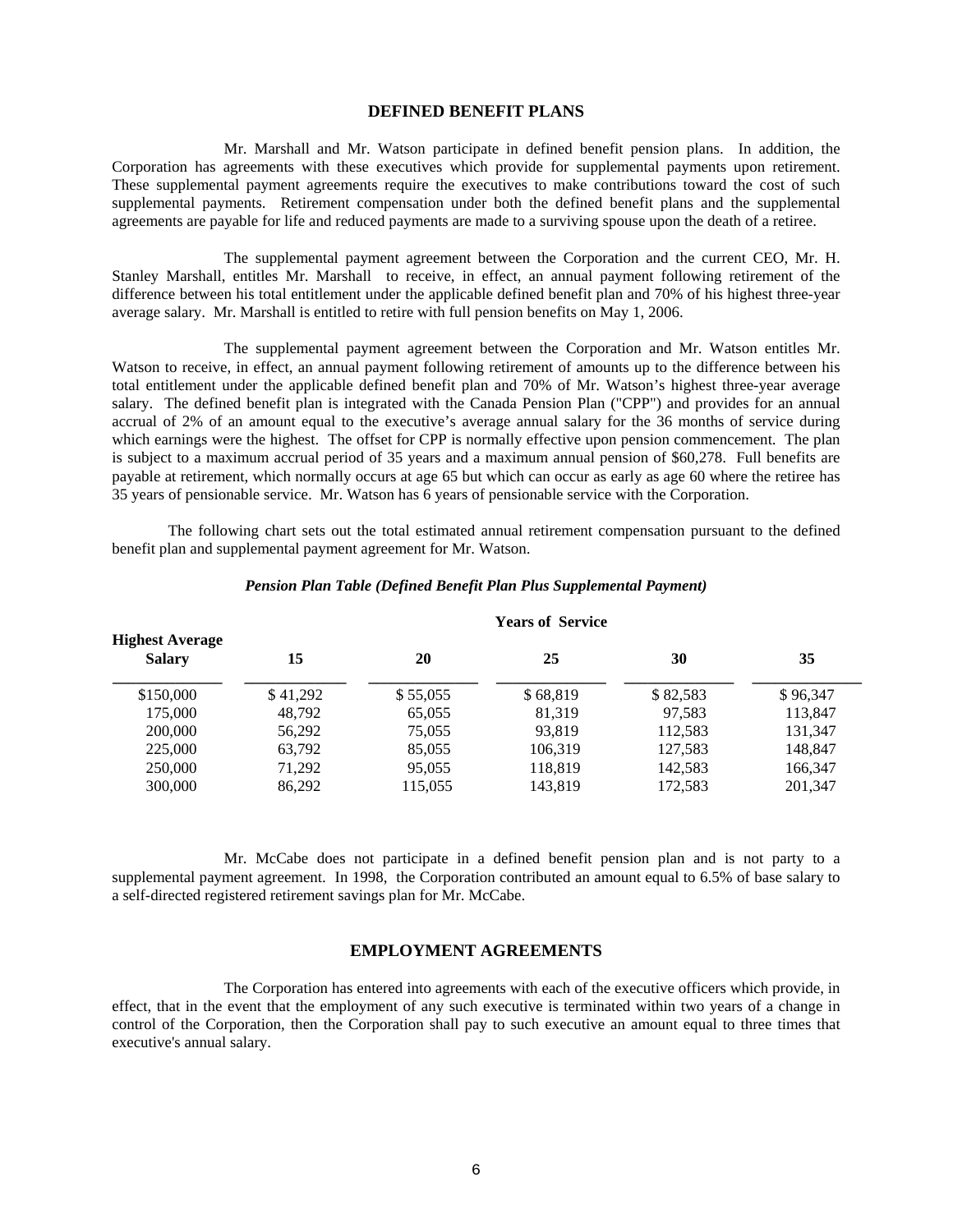## **HUMAN RESOURCES COMMITTEE REPORT ON EXECUTIVE COMPENSATION**

Stephen T. Bellringer, Angus A. Bruneau, Linda L. Inkpen, and David A. Scales constituted the Human Resources Committee of the Corporation during 1998. Following a review of the mandates of all committees of the Board during 1998, the responsibilities of the Executive Stock Option Committee, the membership of which was identical to the Human Resources Committee, was assigned to the Human Resources Committee. It is the responsibility of the Human Resources Committee to review, recommend and administer the compensation policies in respect of the Corporation's executive officers. The Committee's recommendations as to base salary, annual bonus levels and grants under the Corporation's Executive Stock Option Plan are submitted to the Board of Directors for approval. The Committee met twice in 1998.

 The Corporation's executive compensation policies are designed to provide competitive levels of compensation, a significant portion of which is dependent upon individual and corporate performance and contribution to increasing shareholder value. The Committee recognizes the need to provide a total compensation package that will attract and retain qualified and experienced executive officers as well as align the compensation level of each executive to that executive's level of responsibility. The Committee regularly reviews survey data gathered by independent professional compensation consultants in respect of a wide group of Canadian industrial companies.

 The major elements of the Corporation's executive compensation program are base salary, a shortterm incentive in the form of an annual cash bonus and a long-term incentive in the form of options to purchase shares of the Corporation. Compensation for the Corporation's executive officers involves a significant proportion of pay which is at risk: the annual bonus recognizes corporate performance on an annual basis, and is based, in part, on an evaluation of the executive's contribution to the Corporation's performance, and stock options which directly relate a substantial portion of the executive's long-term compensation to share price appreciation realized by the Corporation's shareholders. The Committee believes that this approach best serves the interests of shareholders by ensuring that executive officers are compensated in a manner that advances both the short-term and long-term interests of shareholders. The executive compensation regime is structured in a manner that emphasizes the greater ability of the CEO to affect corporate performance by making a greater portion of the CEO's compensation dependent upon corporate performance.

 *Base Salary.* Annual base salary levels for the executive officers are established annually in the context of total compensation and by reference to the range of salaries paid generally by Canadian industrial corporations. The Corporation has a policy of paying executives at approximately the median of the salaries paid to executives of comparable Canadian industrial corporations. Executive salaries are reviewed annually by the Committee.

 *Annual Cash Bonus.* Executives of the Corporation participate in a short-term incentive plan which provides for annual cash bonuses. The amount of each bonus is determined by way of an annual assessment of corporate and personal performance and is expressed as a percentage of each executive's salary. Corporate performance, upon which the larger part of each executive's bonus is based, is determined with reference to the return on investment in the Corporation's Common Shares relative to the performance of The Toronto Stock Exchange Indices and with reference to the financial performance of the Corporation relative to its Five-Year Strategic Plan established annually by the Board of Directors. Individual performance is assessed against specific goals and targets set annually in respect of each executive. In 1998, the current CEO had the opportunity to earn a cash bonus of up to 52.5% of his base salary, and the other officers of the Corporation had the opportunity to earn a bonus of up to 30% of their base salary.

 *Stock Options.* Long-term incentives take the form of grants of options under the Corporation's Executive Stock Option Plan, the purpose of which is to encourage key employees to maximize shareholder value. Under guidelines for the plan approved by the Board, each executive may receive one option grant per year. The number of shares granted under option is dependent upon the optionee's salary level. Options are exercisable for five years from the date of the option and each executive is entitled to receive a loan for the full purchase price of the shares purchased on the exercise of an option. In 1998, the executive officers were granted options entitling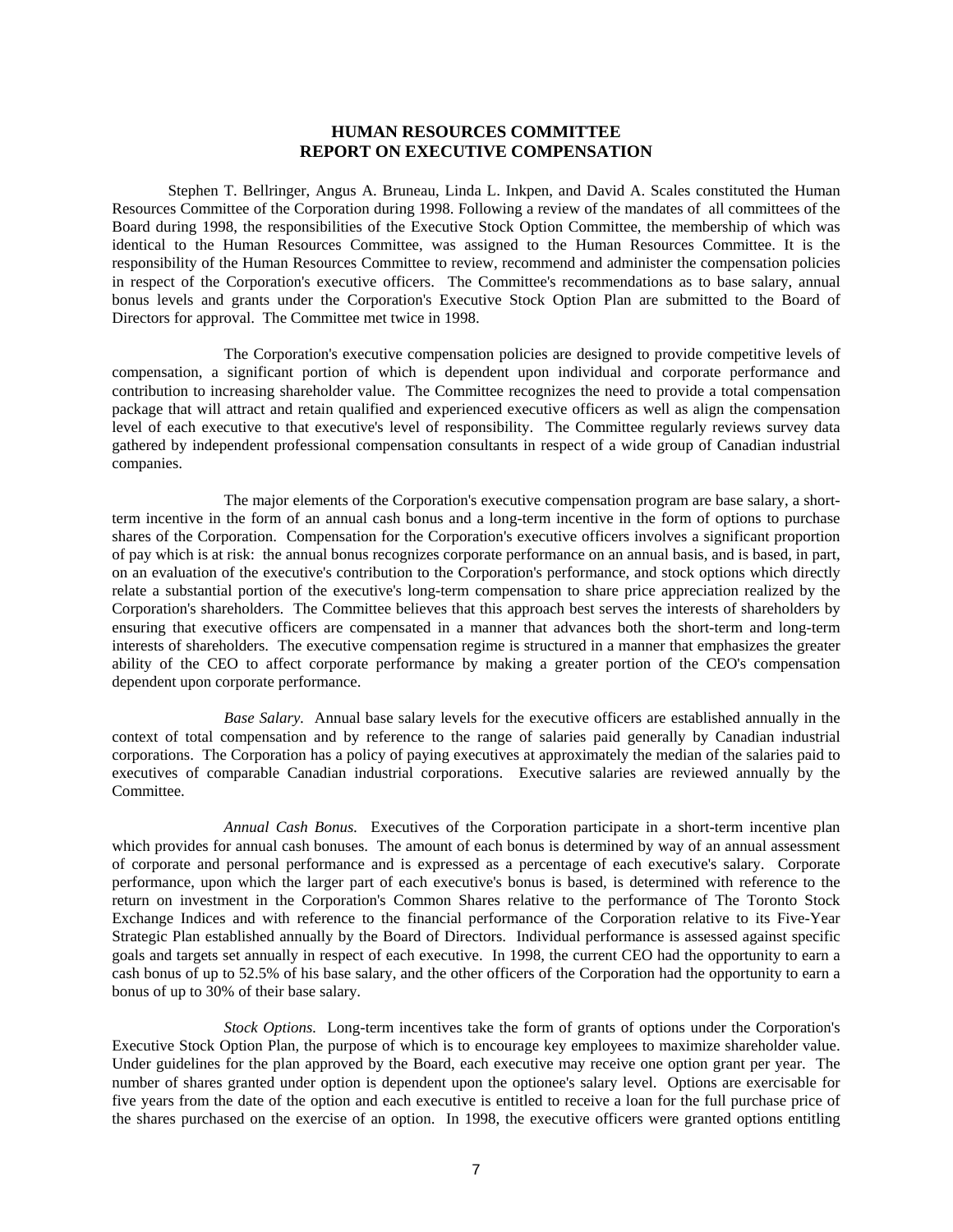them to purchase 16,900 shares in the aggregate at a purchase price of \$45.665 per share. In granting stock options in 1998, the Committee did not consider the overall number and value of options then held by each individual who was granted options. The Corporation does not have specific target ownership levels for equity holdings in the Corporation by executive officers and other key employees.

 The Committee believes that the Corporation's compensation regime appropriately takes into account the performance of the Corporation and the contribution of the CEO and other executive officers of the Corporation toward that performance.

Presented by the Committee:

S. T. Bellringer A. A. Bruneau L. L. Inkpen D. A. Scales

# **REPORT OF THE NOMINATING AND CORPORATE GOVERNANCE COMMITTEE**

#### **Corporate Governance**

The Board of Directors and Management of Fortis Inc. acknowledge the critical importance of good corporate governance practices in the proper conduct of the affairs of the Corporation. The following commentary summarizes the more significant principles, structures and processes which characterize the Corporation's approach to corporate governance.

#### **Composition of Board**

The Board has examined the relationships which exist between each current director and the Corporation and has concluded that all but one of the directors are "unrelated directors" in that they are independent of Management and are free from any interest and any business or other relationship which could, or could reasonably be perceived to, materially interfere with the directors' abilities to act with a view to the best interests of the Corporation. The only director who is not unrelated is Mr. Marshall, who is the President and Chief Executive Officer of the Corporation. At the end of 1998, the Board was composed of nine members. This Information Circular proposes the nomination of nine directors, which is within the size range that the Board considers appropriate for effective decision-making.

#### **Independent Functioning of the Board**

Only one of the directors, Mr. Marshall, is a member of Management. The Board has established the policy of reserving a time immediately prior to the end of each Board, and Committee, meeting when the Board, or Committee, meets without Management present.

The Board believes that the pre-eminent consideration in corporate governance is the effectiveness of the Board as a whole. The Board recognizes the value of assessment of its work collectively and of the contributions of individual members of the Board. The Board conducted its first annual review of Board effectiveness during 1998.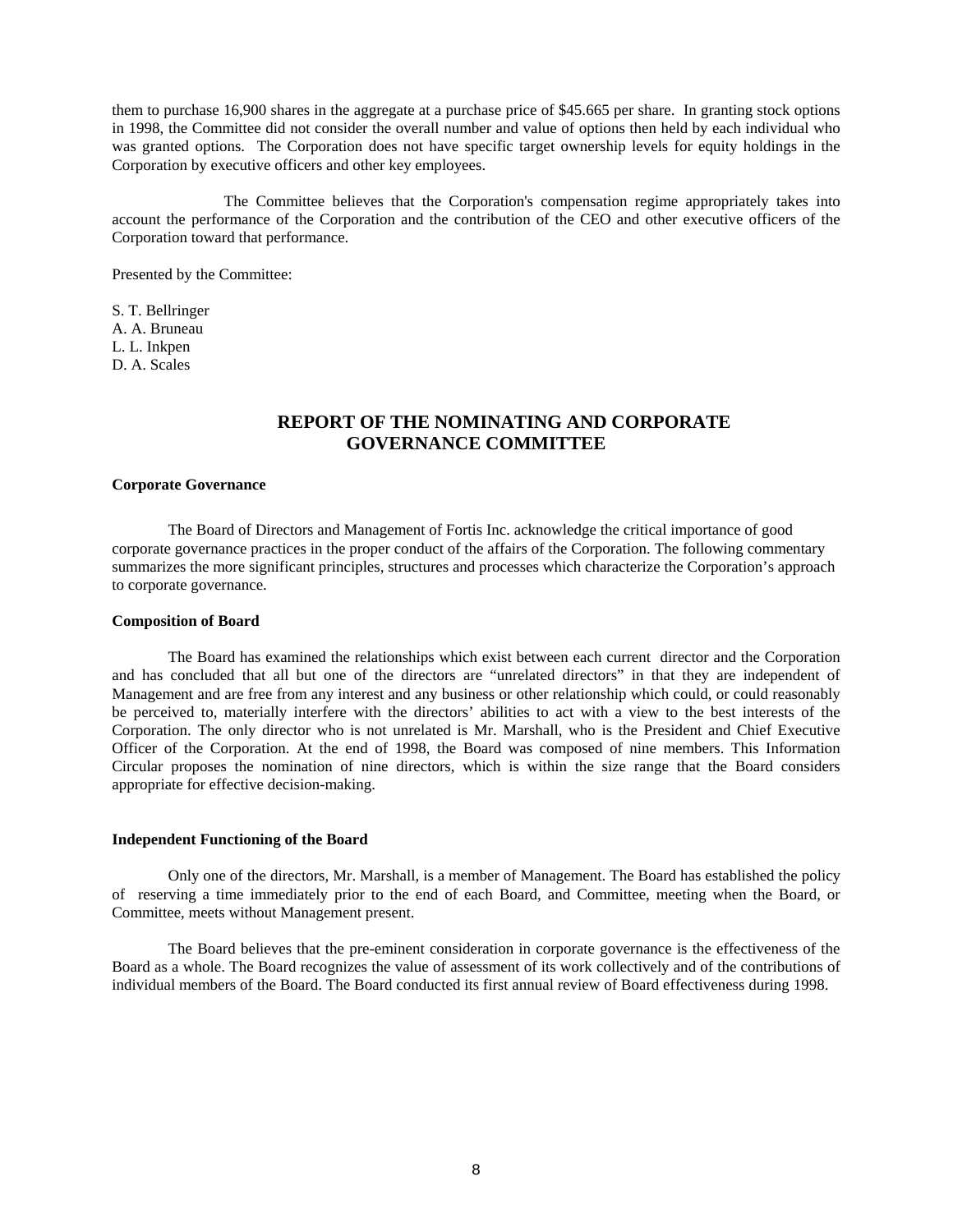#### **New Directors' Orientation Program**

Each new recruit to the Board is provided with current and historical data pertaining to the operations of the Board and the Corporation, and an assessment of current strategic opportunities and problems facing the Corporation. Board meetings are periodically held at business locations of the Corporation's subsidiaries, affording all directors the opportunity to observe business operations and meet managers.

#### **Position Descriptions for the Board, Chair of the Board, and Chief Executive Officer**

 The Nominating and Corporate Governance Committee conducted a review of the responsibilities of the Board, the Chair of the Board and the President and Chief Executive Officer, and produced position descriptions which were adopted by the Board on November 26, 1997, reviewed by the Nominating and Corporate Governance Committee on November 30, 1998, and amended by the Board on December 1, 1998. These position descriptions define the role and responsibility of each entity in conducting the business and affairs of the Corporation and are reviewed on an annual basis.

#### **Strategic Planning and Risk Identification**

There exists in the Corporation, and each of its subsidiaries, a strategic planning process led by Management which culminates annually in Management's presentation to the Board of a five-year strategic and business plan. This plan focuses on the long-term goals of the Corporation, identifies the principal opportunities and business risks confronting the Corporation in the pursuit of its goals, and sets out the strategies and systems proposed to be employed to capitalize on the opportunities and manage the risks. The Board engages in an objective and detailed assessment of the plan, and requests any changes or additions which the Board considers to be appropriate. After the plan has received Board approval, the Board monitors Management's implementation of the plan.

#### **Communications**

The Board is assured that the Corporation's communications provide full, true and plain disclosure of all material matters related to its business as required by regulatory authorities.

#### **Use of Committees**

The Board annually appoints from amongst its members a number of standing committees. Each committee has a written mandate which sets out in detail the activities or areas of the Corporation's business to which the committee is required to devote its attention. Each committee reviews its mandate on an annual basis and all of the mandates are considered by the Nominating and Corporate Governance Committee. With minor exceptions, the committees' decision-making power is limited to the making of recommendations to the full Board. All committees are currently composed of "unrelated" directors.

#### *The Nominating and Corporate Governance Committee*

The Nominating and Corporate Governance Committee is responsible for, among other things:

- (i) proposing to the full Board new nominees for election to the Board;
- (ii) carrying out processes specified by the Board for assessing the effectiveness of the Board as a whole and of each Board committee;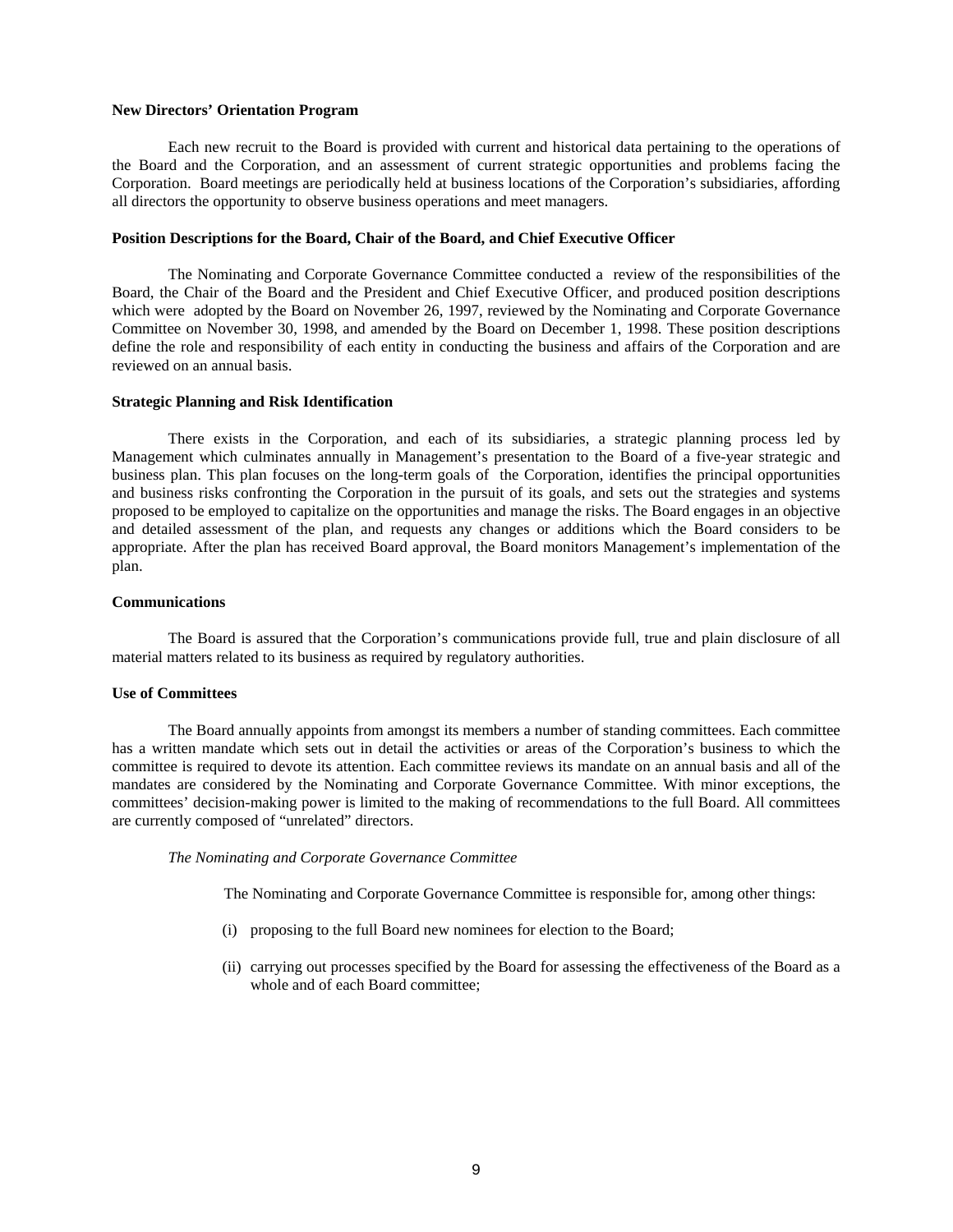- (iii) reviewing and making recommendations to the Board with respect to the adequacy and form of the compensation of directors;
- (iv) developing and recommending to the Board the Corporation's approach to corporate governance issues; and
- (v) approving the engagement of an outside expert or experts by an individual director at the Corporation's expense.

#### *Audit Committee*

The Audit Committee of the Board functions under a mandate which imposes on the Committee responsibility for, among other things:

- (i) overseeing management reporting on internal controls;
- (ii) communicating regularly and directly with the external auditors concerning matters of interest to the Audit Committee or the auditors, including the integrity of the Corporation's systems; and
- (iii) reviewing quarterly unaudited and annual audited financial statements, and recommending approval thereof to the Board.

In general, the Board relies on the Audit Committee to ensure that the Corporation maintains the systems needed to manage the Corporation's businesses effectively and to generate reliably the financial information required by the Board to discharge its responsibilities.

#### *Human Resources Committee*

The Human Resources Committee is mandated to assist and advise the Board and CEO in appointing senior management, in designing and implementing programs for training and developing senior management, and in planning for succession within the ranks of senior management. As well, the Committee oversees the form and adequacy of the compensation and benefits provided by the Corporation to its senior management, and administers the Executive Stock Option Plan.

#### *Environmental Committees*

The Environmental Committee of the Board of each electric utility subsidiary is charged with the responsibility of monitoring the systems used by that subsidiary to prevent damage to the environment and, at a minimum, assure compliance with all regulations.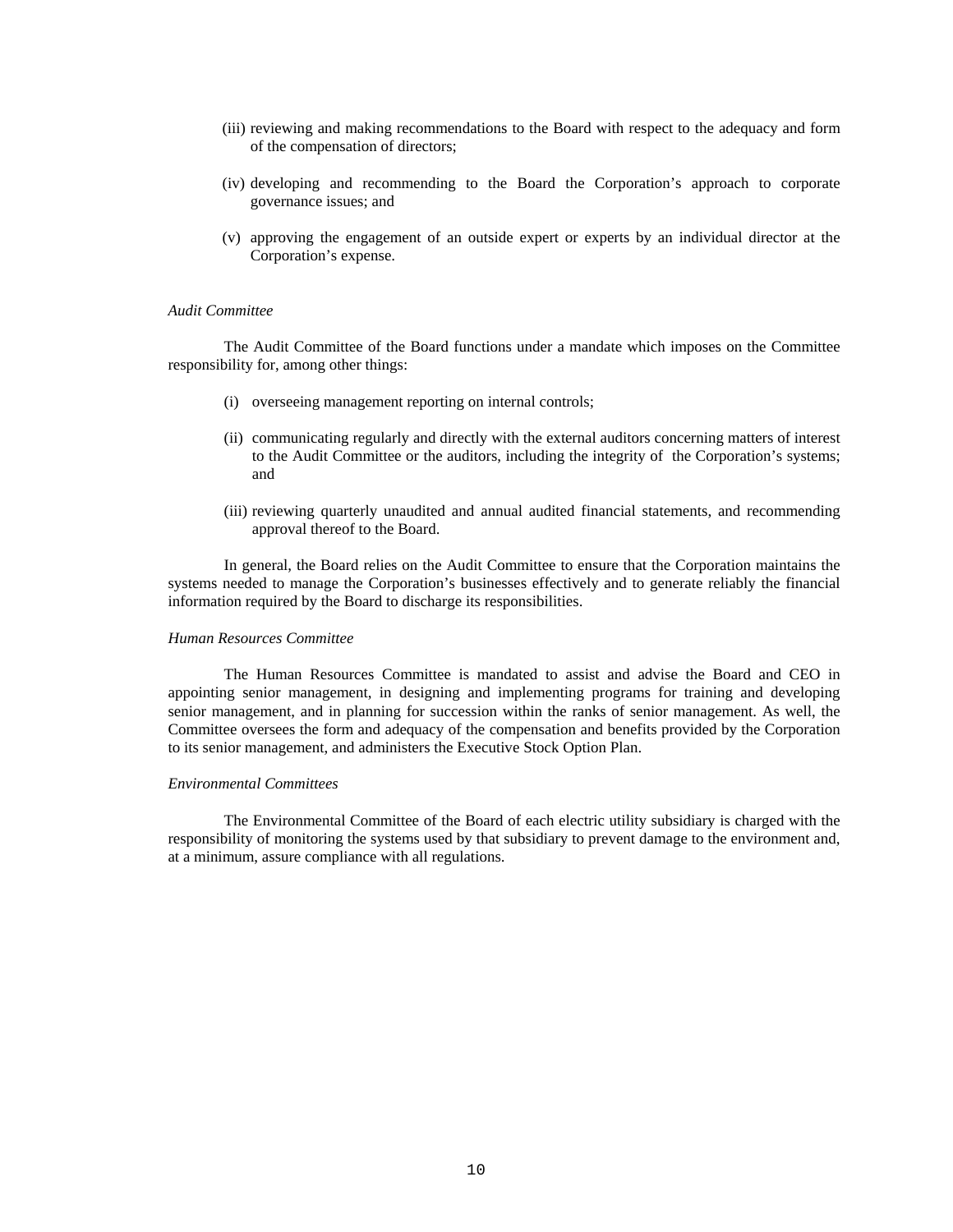#### **PERFORMANCE GRAPH**

 The following graph shows changes over the past five year period in the value of \$100 (assuming reinvestment of dividends) invested in: (1) the Corporation's Common Shares; and (2) The Toronto Stock Exchange's 300 Total Return Index, as of December 31, 1998.



**Five-Year Cumulative Total Return on \$100 Investment Fortis Inc. Common Shares and the TSE 300 Index (December 31, 1993 - December 31, 1998)**

|                      | .993 | 994 | 1995 | 1996 | 1997 | 1998 |
|----------------------|------|-----|------|------|------|------|
| <b>Fortis Common</b> | 100  | 96  | .08  | 42ء  | 185  | '76  |
| TSE 300 Index        | 00   | 100 | 14   | 147  | 169  | 166  |

#### **COMPENSATION OF DIRECTORS**

 During the fiscal year ended December 31, 1998, each director of the Corporation who was not an employee of the Corporation, or any of its subsidiaries, was paid an annual retainer of \$12,000 except for the Chair. The Chair was paid an annual retainer of \$30,000. Each director who was not an employee of the Corporation, or any of its subsidiaries, was paid a meeting fee of \$900 in respect of each meeting of the Board of Directors or any committee thereof attended, in person or by telephone, by such director, together with reimbursement of their travel expenses. An additional annual fee of \$2,000 was paid to each Chair of a Committee of the Board of Directors who was not an employee of the Corporation or any of its subsidiaries. At the Annual and Special Meeting of Shareholders of May 20, 1998, the Shareholders approved the establishment of a Directors' Stock Option Plan. On June 2, 1998, each director who was not an employee of the Corporation, or any of its subsidiaries, was granted an option to purchase 5,000 shares at an exercise price of \$45.120 per share. These options expire May 31, 2003.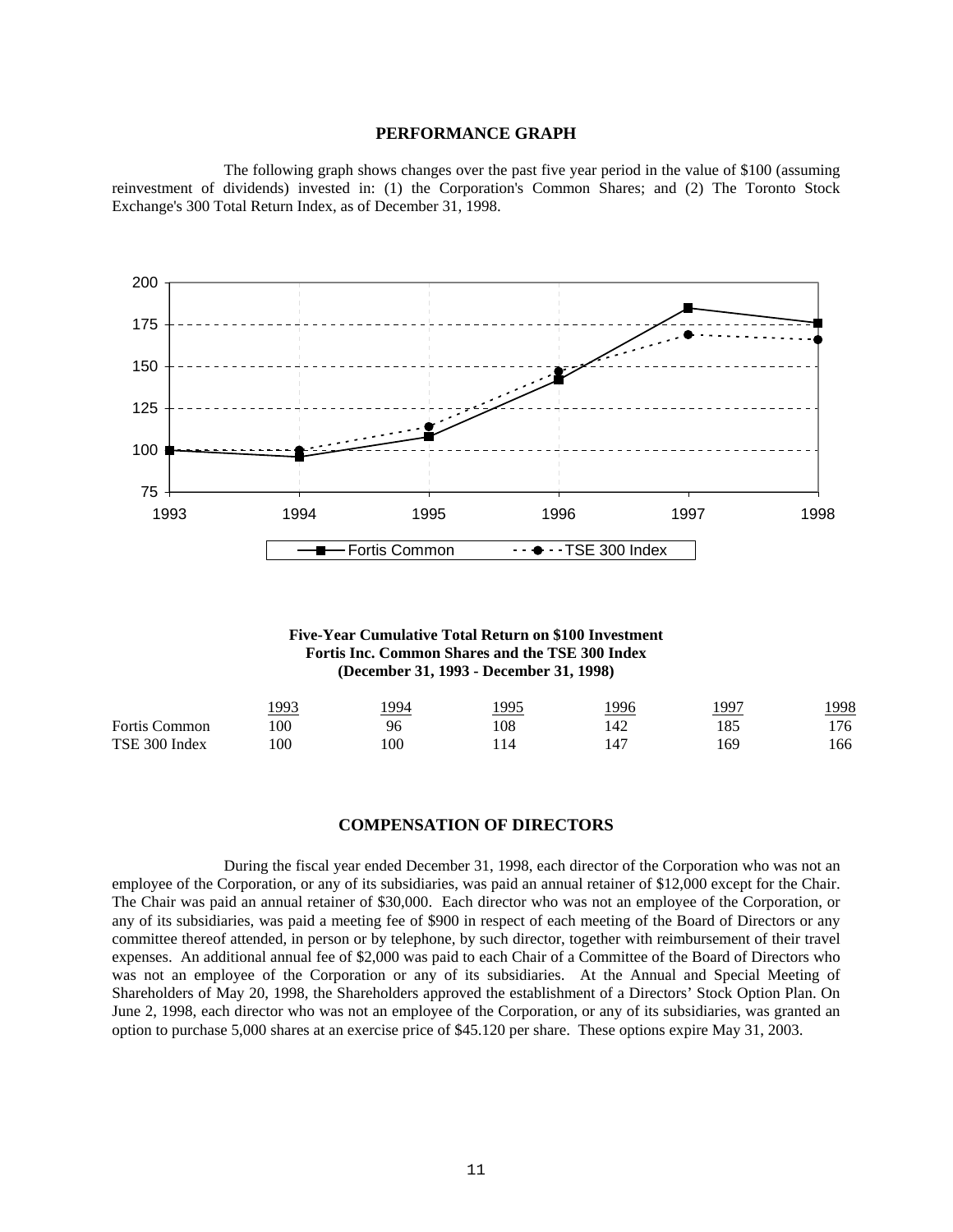#### **DIRECTORS' AND OFFICERS' INSURANCE**

 Directors' and officers' liability insurance has been purchased for the benefit of the directors and officers of the Corporation. The premium paid by the Corporation for such insurance in 1998 was \$44,769. The insurance coverage obtained under the policy is \$25,000,000 in respect of any one incident, subject to a \$100,000 deductible.

## **INDEBTEDNESS OF DIRECTORS, EXECUTIVE OFFICERS AND SENIOR OFFICERS**

 As at March 31, 1999, the aggregate indebtedness of all officers, directors and employees to the Corporation, incurred in connection with purchases of securities of the Corporation, was \$120,347.

 The following table sets forth details of the indebtedness of directors and officers of the Corporation under securities purchase programs.

## *Table of Indebtedness of Directors, Executive Officers and Senior Officers under Securities Purchase Programs*

| <b>Name and Principal Position</b>                                               | <b>Involvement of</b><br><b>Corporation or</b><br><b>Subsidiary</b> | Largest<br><b>Amount</b><br>Outstanding<br>During 1998<br>$($ \$) | Amount<br>Outstanding<br>as at<br><b>March 31, 1999</b><br>$($ \$) | <b>Financially</b><br><b>Assisted Securities</b><br><b>Purchased During</b><br>1998<br>(# ) | <b>Security for</b><br><b>Indebtedness</b> |
|----------------------------------------------------------------------------------|---------------------------------------------------------------------|-------------------------------------------------------------------|--------------------------------------------------------------------|---------------------------------------------------------------------------------------------|--------------------------------------------|
| H. STANLEY<br><b>MARSHALL</b><br>President and Chief Executive<br>Officer        | Fortis<br>as Lender                                                 | 538,735                                                           | 90,510                                                             | 19.036                                                                                      | the Securities<br>Purchased                |
| <b>G. WAYNE WATSON</b><br>Vice President, Finance and<br>Chief Financial Officer | <b>Fortis</b><br>as Lender                                          | 195,175                                                           | 5,067                                                              | 10,774                                                                                      | the Securities<br>Purchased                |
| RONALD W. MCCABE<br>General Counsel and Corporate<br>Secretary                   | Fortis<br>as Lender                                                 | 10,600                                                            | 11,673                                                             | 284                                                                                         | the Securities<br>Purchased                |

 All of the above-noted indebtedness was incurred under the Corporation's Executive Stock Option Plan or the Employee Share Purchase Plan.

 As at March 31, 1999, there was no indebtedness of the officers, directors and employees of the Corporation incurred other than in connection with the purchase of securities of the Corporation.